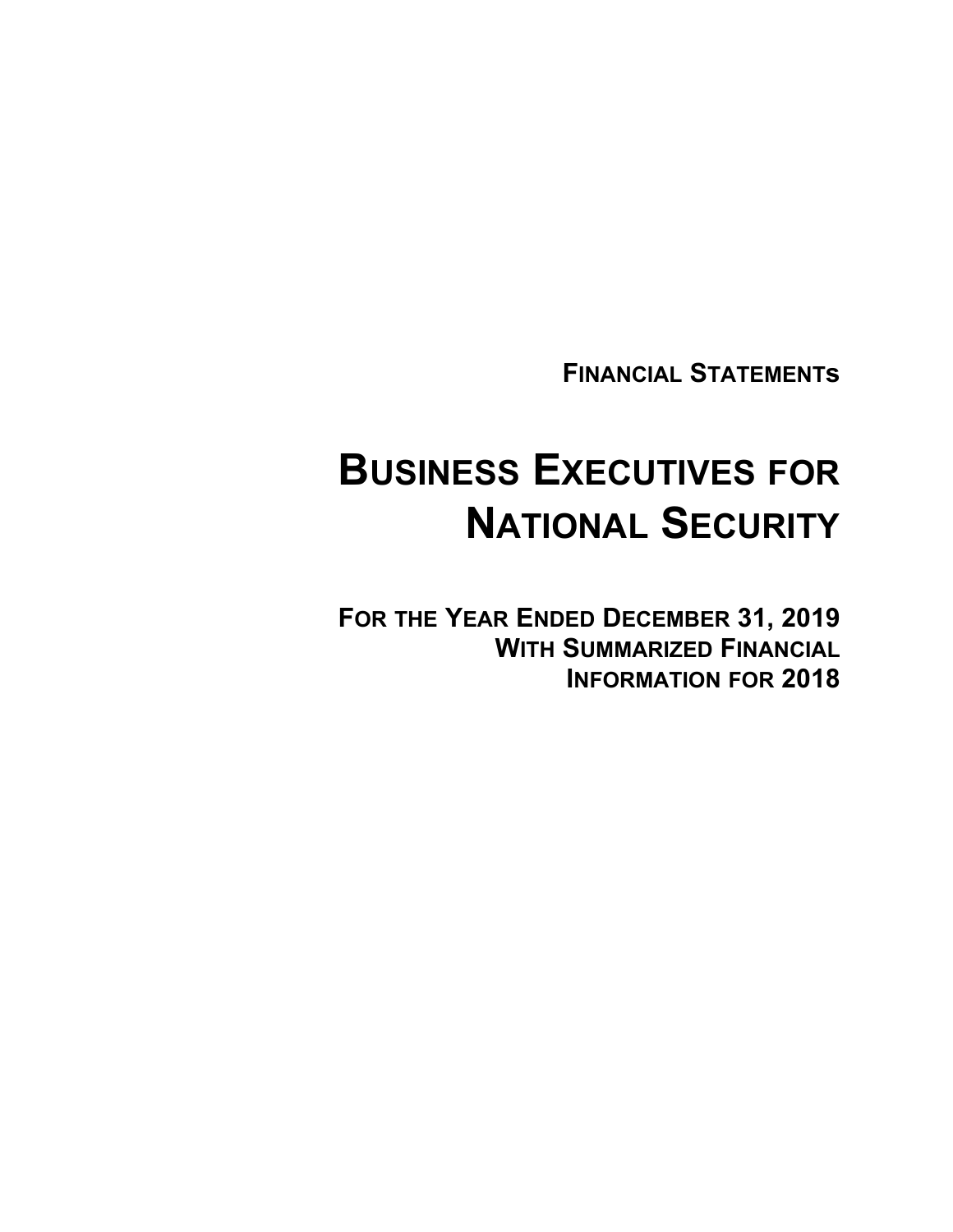# **CONTENTS**

|                                                                                                                                                          | <b>PAGE NO.</b> |
|----------------------------------------------------------------------------------------------------------------------------------------------------------|-----------------|
| INDEPENDENT AUDITOR'S REPORT                                                                                                                             | $2 - 3$         |
| EXHIBIT A - Statement of Financial Position, as of December 31, 2019,<br>with Summarized Financial Information for 2018                                  | 4               |
| EXHIBIT B - Statement of Activities and Change in Net Assets, for the<br>Year Ended December 31, 2019, with Summarized Financial<br>Information for 2018 | 5               |
| EXHIBIT C - Statement of Functional Expenses, for the Year Ended<br>December 31, 2019, with Summarized Financial Information<br>for 2018                 | $6 - 7$         |
| EXHIBIT D - Statement of Cash Flows, for the Year Ended December 31,<br>2019, with Summarized Financial Information for 2018                             | 8               |
| NOTES TO FINANCIAL STATEMENTS                                                                                                                            | 9 - 15          |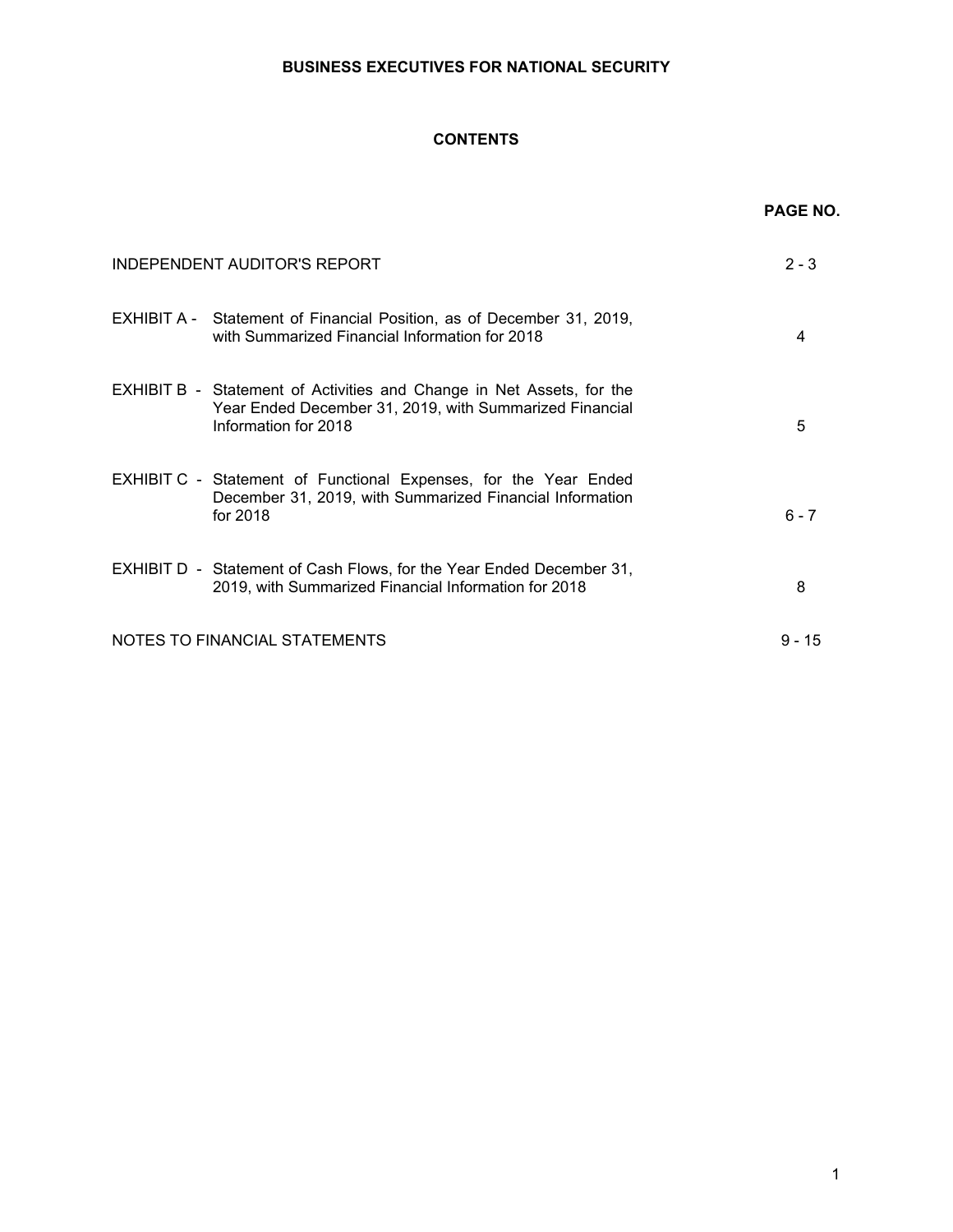

# **INDEPENDENT AUDITOR'S REPORT**

To the Board of Directors Business Executives for National Security Washington, D.C.

We have audited the accompanying financial statements of Business Executives for National Security (BENS), which comprise the statement of financial position as of December 31, 2019, and the related statements of activities and change in net assets, functional expenses and cash flows for the year then ended, and the related notes to the financial statements.

# **Management's Responsibility for the Financial Statements**

Management is responsible for the preparation and fair presentation of these financial statements in accordance with accounting principles generally accepted in the United States of America; this includes the design, implementation and maintenance of internal control relevant to the preparation and fair presentation of financial statements that are free from material misstatement, whether due to fraud or error.

# **Auditor's Responsibility**

Our responsibility is to express an opinion on these financial statements based on our audit. We conducted our audit in accordance with auditing standards generally accepted in the United States of America. Those standards require that we plan and perform the audit to obtain reasonable assurance about whether the financial statements are free from material misstatement.

An audit involves performing procedures to obtain audit evidence about the amounts and disclosures in the financial statements. The procedures selected depend on the auditor's judgment, including the assessment of the risks of material misstatement of the financial statements, whether due to fraud or error. In making those risk assessments, the auditor considers internal control relevant to the entity's preparation and fair presentation of the financial statements in order to design audit procedures that are appropriate in the circumstances, but not for the purpose of expressing an opinion on the effectiveness of the entity's internal control. Accordingly, we express no such opinion. An audit also includes evaluating the appropriateness of accounting policies used and the reasonableness of significant accounting estimates made by management, as well as evaluating the overall presentation of the financial statements.

We believe that the audit evidence we have obtained is sufficient and appropriate to provide a basis for our audit opinion.

# **Opinion**

In our opinion, the financial statements referred to above present fairly, in all material respects, the financial position of BENS as of December 31, 2019, and the change in its net assets and its cash flows for the year then ended in accordance with accounting principles generally accepted in the United States of America.

> **4550 MONTGOMERY AVENUE · SUITE 800 NORTH · BETHESDA, MARYLAND 20814 (301) 951-9090 · WWW.GRFCPA.COM \_\_\_\_\_\_\_\_\_\_\_\_\_\_\_\_\_\_\_\_\_\_\_\_\_\_\_\_\_\_\_\_\_\_\_\_\_\_\_\_\_\_\_\_\_\_\_\_\_\_**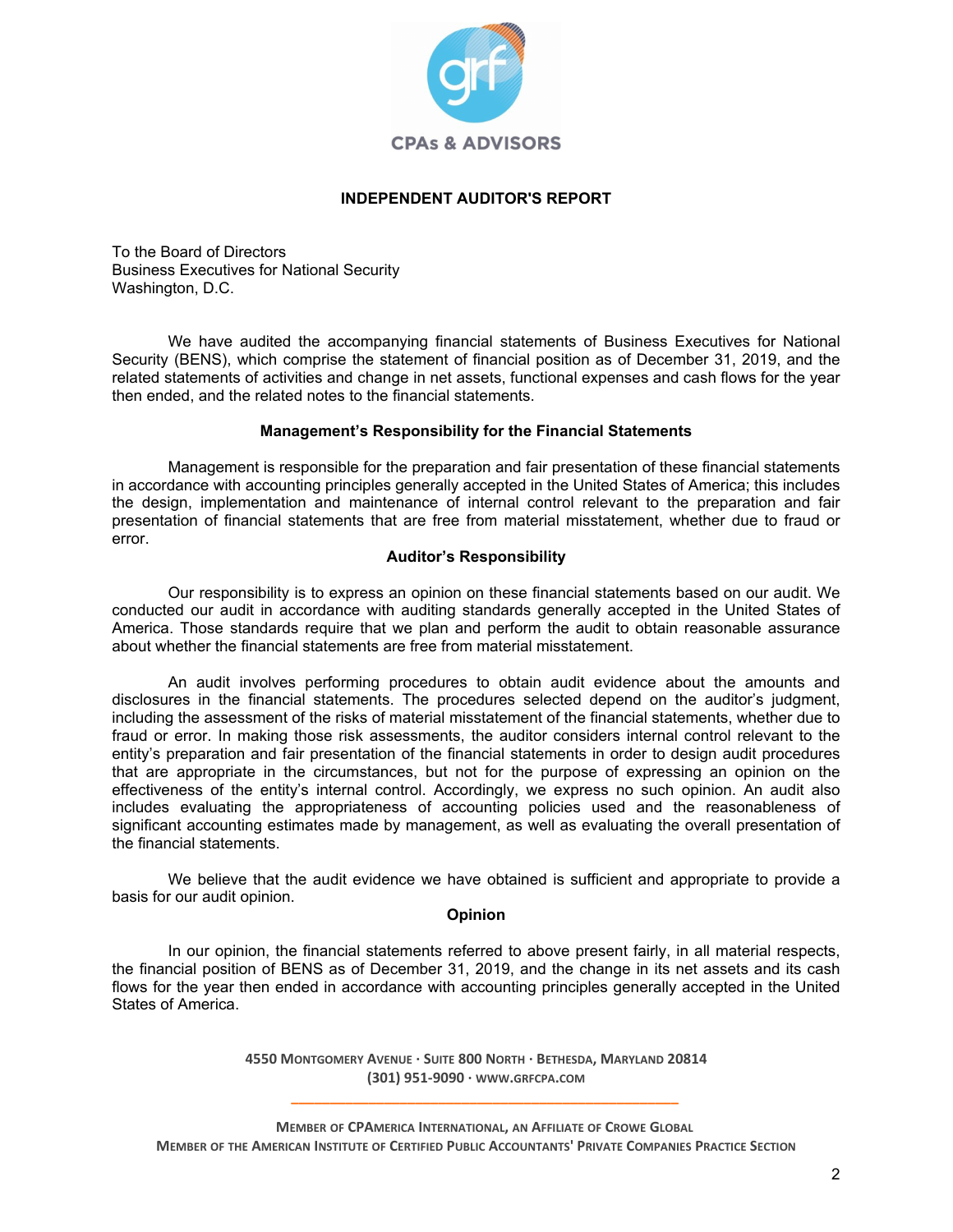# **Report on Summarized Comparative Information**

We have previously audited BENS' 2018 financial statements, and we expressed an unmodified audit opinion on those audited financial statements in our report dated June 18, 2019. In our opinion, the summarized comparative information presented herein as of and for the year ended December 31, 2018, is consistent, in all material respects, with the audited financial statements from which it has been derived.

Gelman Roseaberg & Freedman

April 7, 2020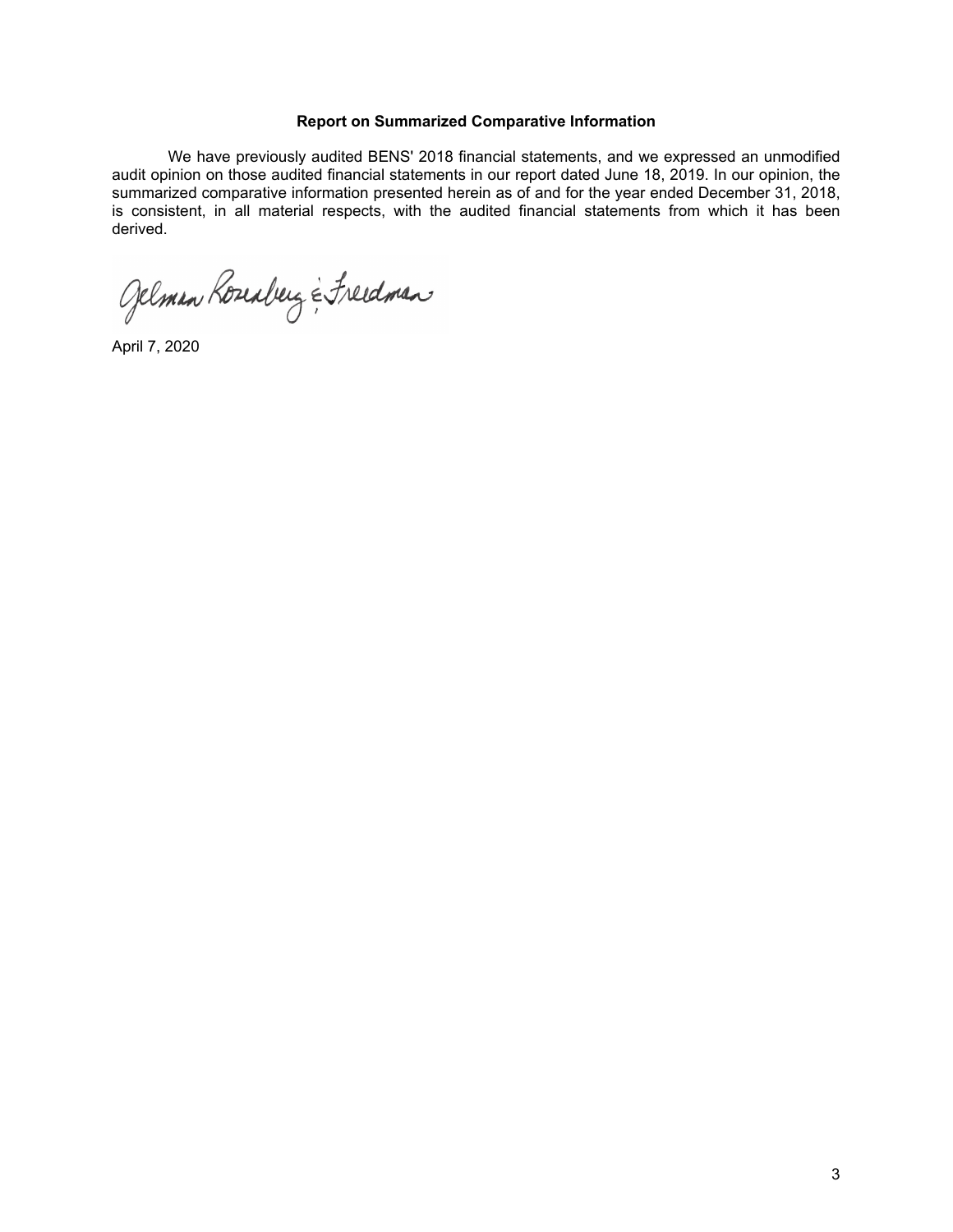# **STATEMENT OF FINANCIAL POSITION AS OF DECEMBER 31, 2019 WITH SUMMARIZED FINANCIAL INFORMATION FOR 2018**

# **ASSETS**

|                                                                                                     | 2019                                               | 2018                                              |
|-----------------------------------------------------------------------------------------------------|----------------------------------------------------|---------------------------------------------------|
| <b>CURRENT ASSETS</b>                                                                               |                                                    |                                                   |
| Cash and cash equivalents<br>Investments<br>Accounts receivable<br>Prepaid expenses                 | \$<br>2,532,657<br>7,880,602<br>179,321<br>169,254 | \$<br>2,945,109<br>6,110,357<br>88,592<br>125,291 |
| Total current assets                                                                                | 10,761,834                                         | 9,269,349                                         |
| <b>FIXED ASSETS</b>                                                                                 |                                                    |                                                   |
| Equipment<br>Furniture<br>Leasehold improvements<br>Less: Accumulated depreciation and amortization | 308,715<br>155,331<br>10,593<br>(357, 240)         | 285,955<br>155,331<br>10,593<br>(279, 458)        |
| Net fixed assets                                                                                    | <u>117,399</u>                                     | 172,421                                           |
| <b>OTHER ASSETS</b>                                                                                 |                                                    |                                                   |
| Security deposits                                                                                   | 49,364                                             | 49,364                                            |
| <b>TOTAL ASSETS</b>                                                                                 | \$10,928,597                                       | \$9,491,134                                       |
| <b>LIABILITIES AND NET ASSETS</b>                                                                   |                                                    |                                                   |
| <b>CURRENT LIABILITIES</b>                                                                          |                                                    |                                                   |
| Accounts payable and accrued expenses<br>Accrued vacation                                           | \$<br>236,576<br>183,607                           | \$<br>338,657<br>147,801                          |
| <b>Total current liabilities</b>                                                                    | <u>420,183</u>                                     | 486,458                                           |
| <b>LONG-TERM LIABILITIES</b>                                                                        |                                                    |                                                   |
| Deferred rent abatement, net of current portion                                                     | 217,015                                            | 134,711                                           |
| <b>Total liabilities</b>                                                                            | 637,198                                            | 621,169                                           |
| <b>NET ASSETS</b>                                                                                   |                                                    |                                                   |
| Without donor restrictions<br>With donor restrictions                                               | 10,267,476<br>23,923                               | 8,846,042<br>23,923                               |
| Total net assets                                                                                    | 10,291,399                                         | 8,869,965                                         |
| <b>TOTAL LIABILITIES AND NET ASSETS</b>                                                             | \$10,928,597                                       | \$9,491,134                                       |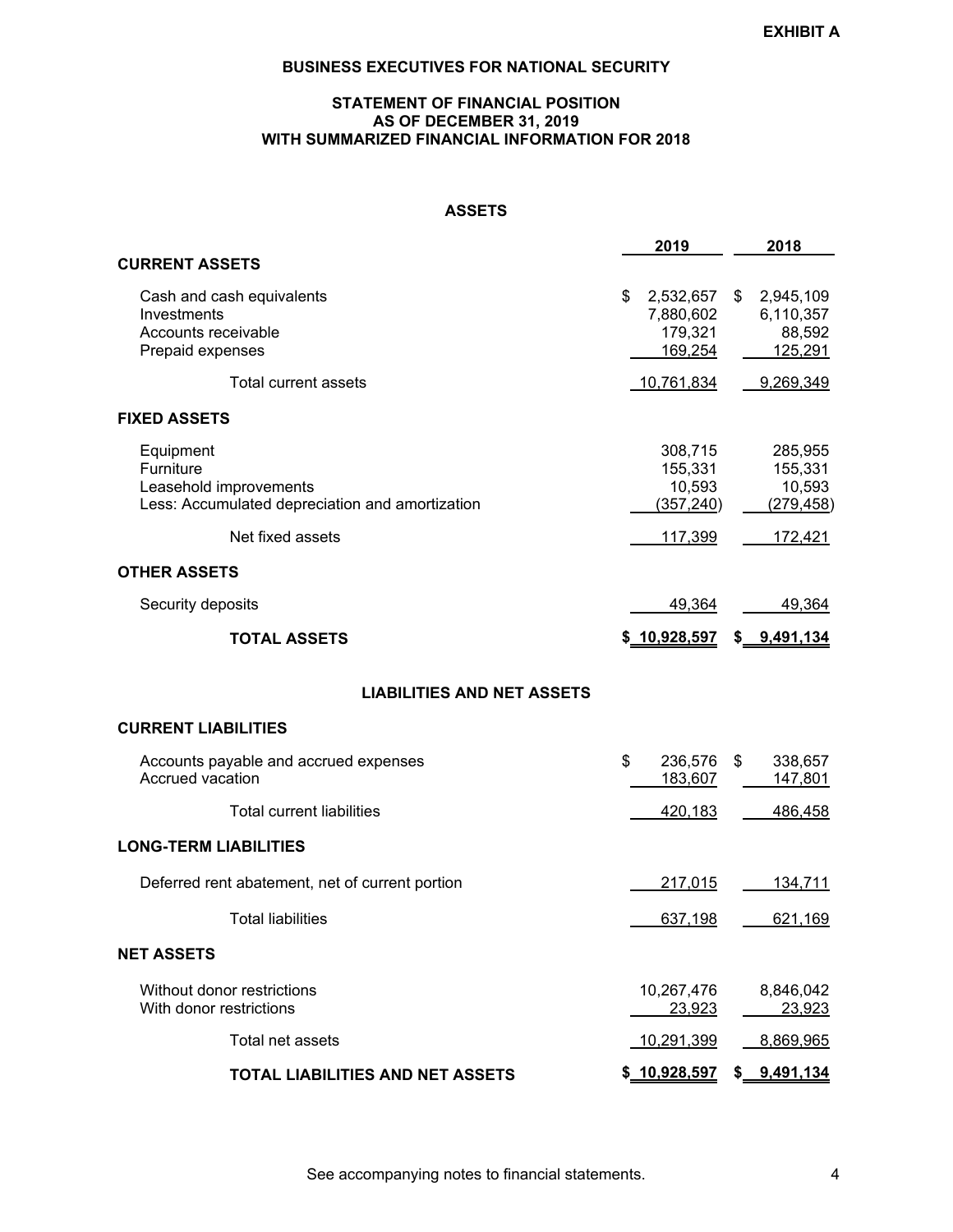# **STATEMENT OF ACTIVITIES AND CHANGE IN NET ASSETS FOR THE YEAR ENDED DECEMBER 31, 2019 WITH SUMMARIZED FINANCIAL INFORMATION FOR 2018**

|                                                                   |                                                       | 2018                                     |              |                 |
|-------------------------------------------------------------------|-------------------------------------------------------|------------------------------------------|--------------|-----------------|
| <b>REVENUE AND SUPPORT</b>                                        | <b>Without</b><br><b>Donor</b><br><b>Restrictions</b> | <b>With Donor</b><br><b>Restrictions</b> | <b>Total</b> | <b>Total</b>    |
|                                                                   |                                                       |                                          |              |                 |
| Contributions and grants<br>Special event income, net of expenses | \$<br>5,403,722 \$                                    |                                          | \$5,403,722  | 5,411,022<br>\$ |
| of \$443,230                                                      | 1,512,657                                             |                                          | 1,512,657    | 1,628,901       |
| In-kind contributions                                             | 66,616                                                |                                          | 66,616       | 82,128          |
| Investment income (loss), net                                     | 1,157,182                                             |                                          | 1,157,182    | (248, 556)      |
| Other revenue                                                     | 2,610                                                 |                                          | 2,610        | 5,274           |
| Total revenue and support                                         | 8,142,787                                             |                                          | 8,142,787    | 6,878,769       |
| <b>EXPENSES</b>                                                   |                                                       |                                          |              |                 |
| Program Services:<br>Meetings, Program Development                |                                                       |                                          |              |                 |
| and Implementation<br>Project Development and                     | 2,535,731                                             |                                          | 2,535,731    | 3,048,446       |
| Implementation                                                    | 2,667,014                                             |                                          | 2,667,014    | 2,216,995       |
| Total program services                                            | 5,202,745                                             |                                          | 5,202,745    | 5,265,441       |
| <b>Supporting Services:</b>                                       |                                                       |                                          |              |                 |
| Administration                                                    | 554,066                                               |                                          | 554,066      | 491,846         |
| Membership                                                        | 964,542                                               |                                          | 964,542      | 765,301         |
| Total supporting services                                         | 1,518,608                                             |                                          | 1,518,608    | 1,257,147       |
| Total expenses                                                    | 6,721,353                                             |                                          | 6,721,353    | 6,522,588       |
| Change in net assets                                              | 1,421,434                                             |                                          | 1,421,434    | 356,181         |
| Net assets at beginning of year                                   | 8,846,042                                             | 23,923                                   | 8,869,965    | 8,513,784       |
| <b>NET ASSETS AT END OF YEAR</b>                                  | \$10,267,476                                          | 23,923<br>S                              | \$10,291,399 | 8,869,965<br>S  |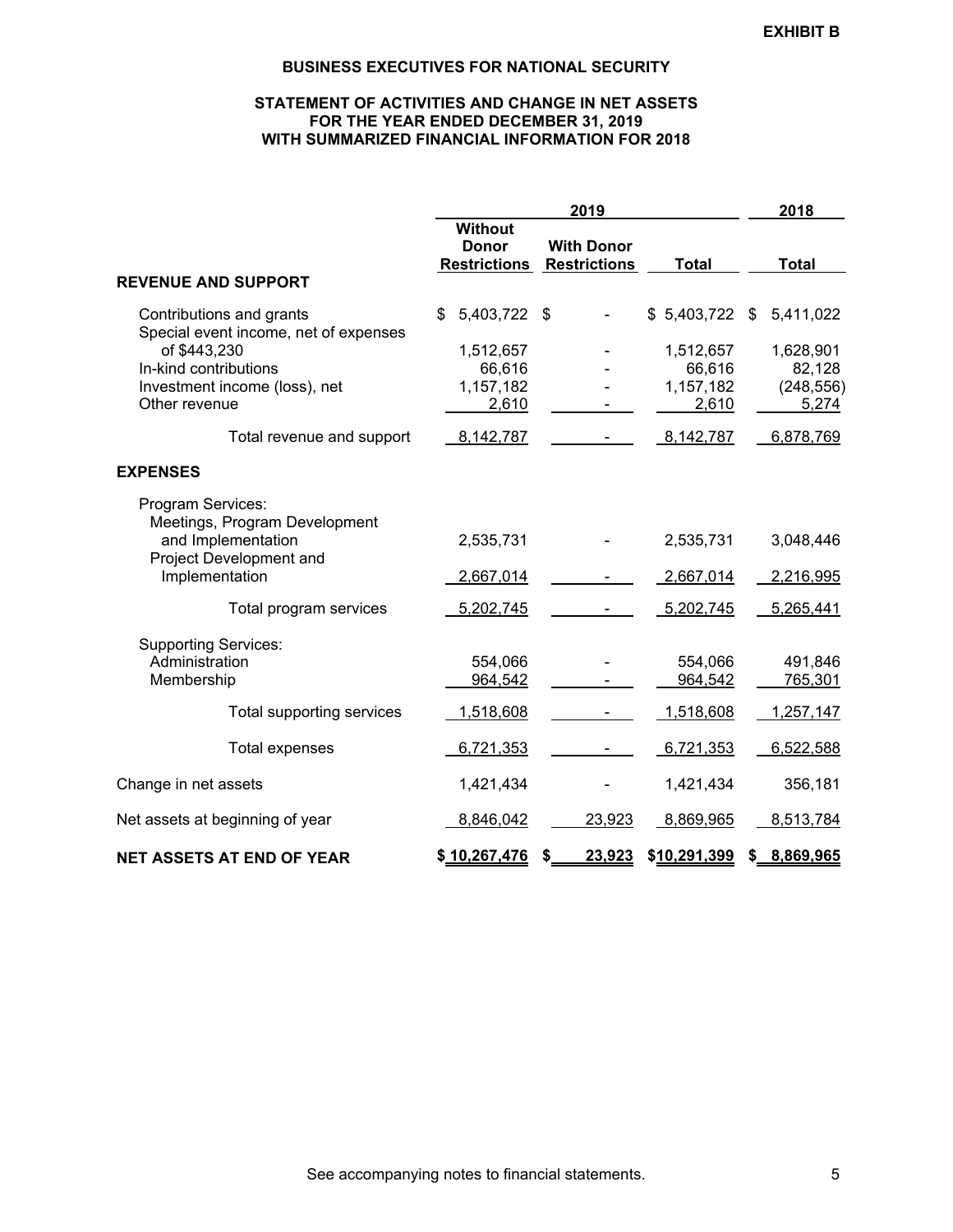# **FOR THE YEAR ENDED DECEMBER 31, 2019 STATEMENT OF FUNCTIONAL EXPENSES WITH SUMMARIZED FINANCIAL INFORMATION FOR 2018**

|                                               |                                                               | 2019                    |                                              |           |                                            |            |
|-----------------------------------------------|---------------------------------------------------------------|-------------------------|----------------------------------------------|-----------|--------------------------------------------|------------|
|                                               |                                                               | <b>Program Services</b> |                                              |           |                                            |            |
|                                               | <b>Meetings, Program</b><br>Development and<br>Implementation |                         | Project<br>Development and<br>Implementation |           | <b>Total</b><br>Program<br><b>Services</b> |            |
| <b>Salaries</b><br>Payroll taxes and employee | \$                                                            | 1,419,613               | \$                                           | 1,270,954 | \$                                         | 2,690,567  |
| benefits                                      |                                                               | 372,748                 |                                              | 333,715   |                                            | 706,463    |
| Total salaries and employee                   |                                                               |                         |                                              |           |                                            |            |
| expenses                                      |                                                               | 1,792,361               |                                              | 1,604,669 |                                            | 3,397,030  |
| <b>Professional services</b>                  |                                                               | 98,271                  |                                              | 87,980    |                                            | 186,251    |
| Postage                                       |                                                               | 6,558                   |                                              | 5,871     |                                            | 12,429     |
| Office supplies and equipment                 |                                                               | 88,101                  |                                              | 78,875    |                                            | 166,976    |
| Advertising                                   |                                                               |                         |                                              |           |                                            |            |
| Software licenses                             |                                                               | 36,268                  |                                              | 32,470    |                                            | 68,738     |
| Printing                                      |                                                               | 457                     |                                              | 409       |                                            | 866        |
| Rent                                          |                                                               | 348,675                 |                                              | 312,163   |                                            | 660,838    |
| Telephone                                     |                                                               | 25,615                  |                                              | 22,932    |                                            | 48,547     |
| Repairs and maintenance                       |                                                               | 3,565                   |                                              | 3,191     |                                            | 6,756      |
| Travel and subsistence                        |                                                               | 46,514                  |                                              | 41,644    |                                            | 88,158     |
| Meetings                                      |                                                               | 430,666                 |                                              | 385,568   |                                            | 816,234    |
| Depreciation and amortization                 |                                                               | 32,310                  |                                              | 28,927    |                                            | 61,237     |
| Bank fees                                     |                                                               | 28,125                  |                                              | 25,180    |                                            | 53,305     |
| Dues and subscriptions                        |                                                               | 19,786                  |                                              | 17,714    |                                            | 37,500     |
| Employee development                          |                                                               | 1,493                   |                                              | 1,337     |                                            | 2,830      |
| <b>Business insurance</b>                     |                                                               | 14,713                  |                                              | 13,173    |                                            | 27,886     |
| Unrelated business income tax                 |                                                               |                         |                                              |           |                                            |            |
| Other                                         |                                                               | 5,483                   |                                              | 4,911     |                                            | 10,394     |
| Subtotal                                      |                                                               | 2,978,961               |                                              | 2,667,014 |                                            | 5,645,975  |
| Less: Special events                          |                                                               | (443, 230)              |                                              |           |                                            | (443, 230) |
| <b>TOTAL</b>                                  | \$                                                            | 2,535,731               | \$                                           | 2,667,014 | \$                                         | 5,202,745  |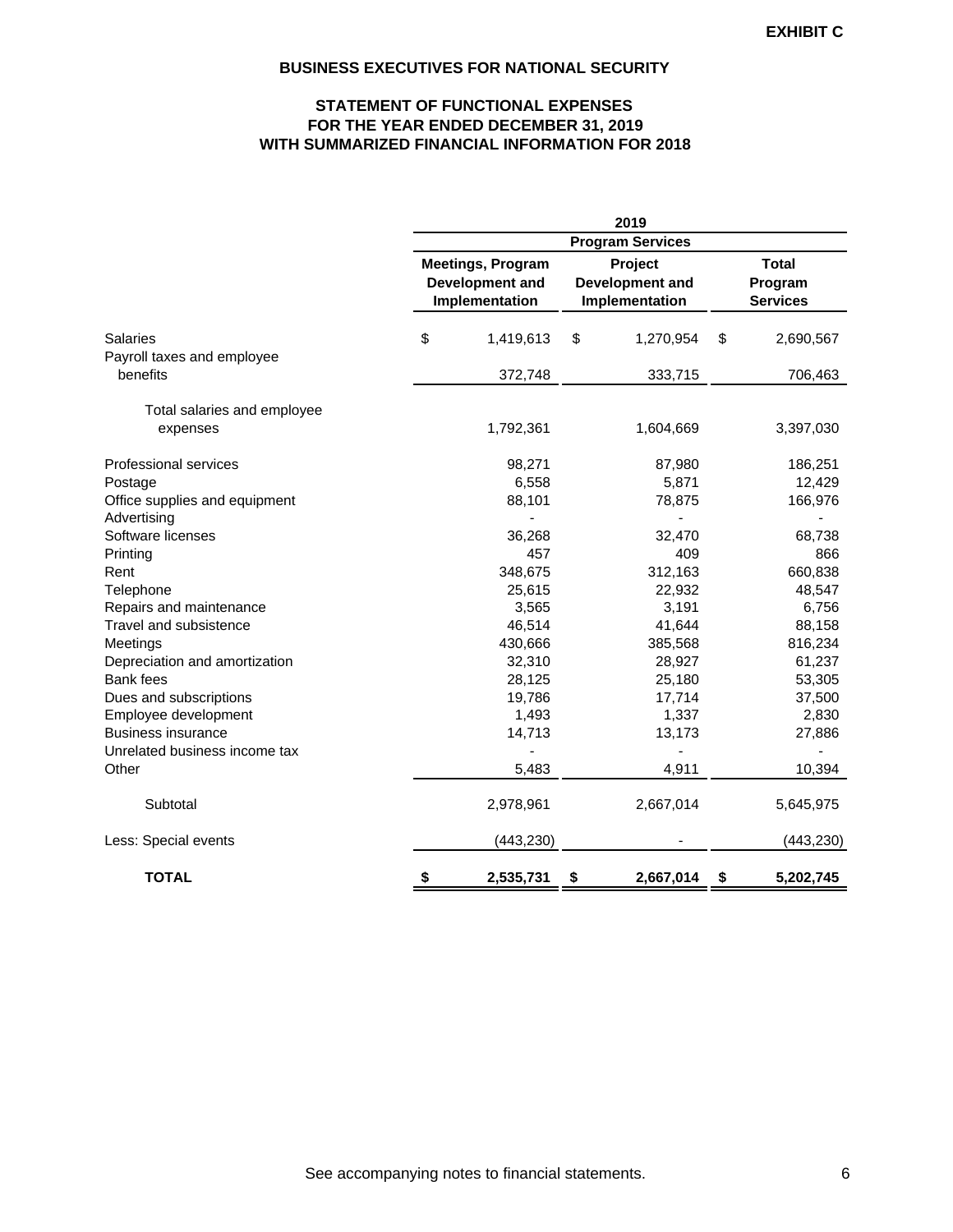# **FOR THE YEAR ENDED DECEMBER 31, 2019 STATEMENT OF FUNCTIONAL EXPENSES WITH SUMMARIZED FINANCIAL INFORMATION FOR 2018**

|                                         | 2019 (Continued)           |                       |    |                   |    |                                                      | 2018                            |                                 |
|-----------------------------------------|----------------------------|-----------------------|----|-------------------|----|------------------------------------------------------|---------------------------------|---------------------------------|
|                                         | <b>Supporting Services</b> |                       |    |                   |    |                                                      |                                 |                                 |
|                                         |                            | <b>Administration</b> |    | <b>Membership</b> |    | <b>Total</b><br><b>Supporting</b><br><b>Services</b> | <b>Total</b><br><b>Expenses</b> | <b>Total</b><br><b>Expenses</b> |
| Salaries<br>Payroll taxes and employee  | \$                         | 267,245               | \$ | 459,648           | \$ | 726,893                                              | \$3,417,460                     | \$3,312,341                     |
| benefits                                |                            | 70,171                |    | 120,690           |    | 190,861                                              | 897,324                         | 806,760                         |
| Total salaries and employee<br>expenses |                            | 337,416               |    | 580,338           |    | 917,754                                              | 4,314,784                       | 4,119,101                       |
| <b>Professional services</b>            |                            | 11,768                |    | 31,818            |    | 43,586                                               | 229,837                         | 341,307                         |
| Postage                                 |                            | 1,235                 |    | 2,123             |    | 3,358                                                | 15,787                          | 19,939                          |
| Office supplies and equipment           |                            | 16,585                |    | 28,526            |    | 45,111                                               | 212,087                         | 235,101                         |
| Advertising                             |                            |                       |    |                   |    |                                                      |                                 | 500                             |
| Software licenses                       |                            | 6,827                 |    | 11,743            |    | 18,570                                               | 87,308                          | 3,721                           |
| Printing                                |                            | 86                    |    | 148               |    | 234                                                  | 1,100                           | 6,632                           |
| Rent                                    |                            | 65,638                |    | 112,896           |    | 178,534                                              | 839,372                         | 815,006                         |
| Telephone                               |                            | 4,823                 |    | 8,294             |    | 13,117                                               | 61,664                          | 48,727                          |
| Repairs and maintenance                 |                            | 671                   |    | 1,154             |    | 1,825                                                | 8,581                           | 21,644                          |
| Travel and subsistence                  |                            | 8,756                 |    | 15,061            |    | 23,817                                               | 111,975                         | 100,063                         |
| Meetings                                |                            | 81,074                |    | 139,443           |    | 220,517                                              | 1,036,751                       | 1,033,592                       |
| Depreciation and amortization           |                            | 6,083                 |    | 10,462            |    | 16,545                                               | 77,782                          | 47,476                          |
| <b>Bank fees</b>                        |                            | 5,295                 |    | 9,107             |    | 14,402                                               | 67,707                          | 95,171                          |
| Dues and subscriptions                  |                            | 3,725                 |    | 6,406             |    | 10,131                                               | 47,631                          | 31,885                          |
| Employee development                    |                            | 281                   |    | 483               |    | 764                                                  | 3,594                           | 3,329                           |
| <b>Business insurance</b>               |                            | 2,770                 |    | 4,764             |    | 7,534                                                | 35,420                          | 29,170                          |
| Unrelated business income tax           |                            |                       |    |                   |    |                                                      |                                 | 17,565                          |
| Other                                   |                            | 1,033                 |    | 1,776             |    | 2,809                                                | 13,203                          | 10,431                          |
| Subtotal                                |                            | 554,066               |    | 964,542           |    | 1,518,608                                            | 7,164,583                       | 6,980,360                       |
| Less: Special events                    |                            |                       |    |                   |    |                                                      | (443, 230)                      | (457, 772)                      |
| <b>TOTAL</b>                            |                            | 554,066               | \$ | 964,542           |    | \$1,518,608                                          | \$6,721,353                     | \$6,522,588                     |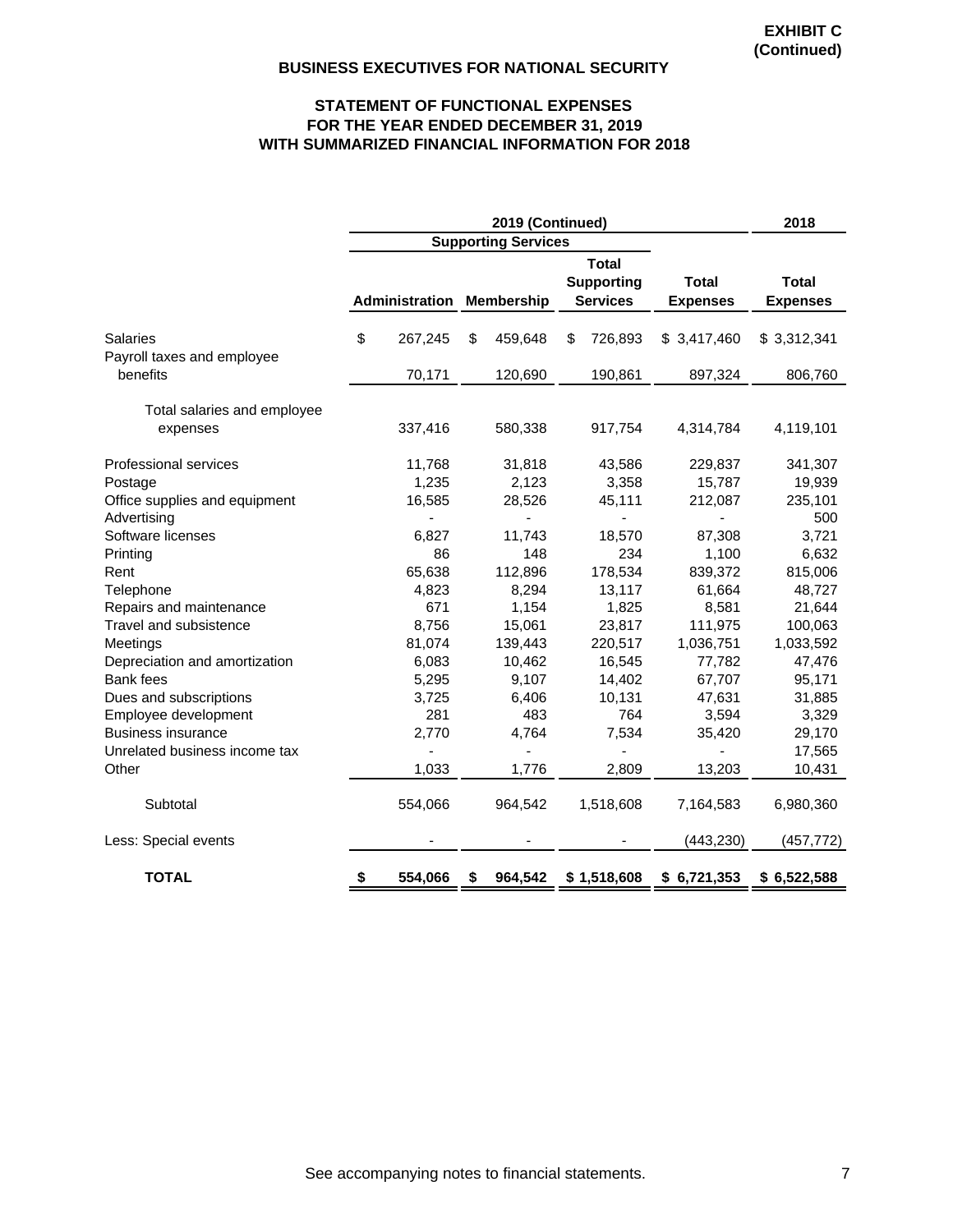# **STATEMENT OF CASH FLOWS FOR THE YEAR ENDED DECEMBER 31, 2019 WITH SUMMARIZED FINANCIAL INFORMATION FOR 2018**

|                                                                                                                 | 2019                               | 2018                            |
|-----------------------------------------------------------------------------------------------------------------|------------------------------------|---------------------------------|
| <b>CASH FLOWS FROM OPERATING ACTIVITIES</b>                                                                     |                                    |                                 |
| Change in net assets                                                                                            | 1,421,434<br>\$                    | 356,181<br>\$                   |
| Adjustments to reconcile change in net assets to<br>net cash provided by operating activities:                  |                                    |                                 |
| Depreciation and amortization<br>Realized gain on sale of investments<br>Unrealized (gain) loss on investments  | 77,782<br>(385, 370)<br>(545, 910) | 47,476<br>(111, 849)<br>641,444 |
| (Increase) decrease in:<br>Accounts receivable<br>Prepaid expenses                                              | (90, 729)<br>(43,963)              | 189,881<br>25,671               |
| (Decrease) increase in:<br>Accounts payable and accrued expenses<br>Accrued vacation<br>Deferred rent abatement | (102, 081)<br>35,806<br>82,304     | 13,989<br>(7,039)<br>99,475     |
| Net cash provided by operating activities                                                                       | 449,273                            | 1,255,229                       |
| <b>CASH FLOWS FROM INVESTING ACTIVITIES</b>                                                                     |                                    |                                 |
| Net purchases of investments<br>Purchases of fixed assets                                                       | (838, 965)<br>(22, 760)            | (345, 513)<br>(206, 524)        |
| Net cash used by investing activities                                                                           | (861, 725)                         | (552, 037)                      |
| Net (decrease) increase in cash and cash equivalents                                                            | (412, 452)                         | 703,192                         |
| Cash and cash equivalents at beginning of year                                                                  | 2,945,109                          | 2,241,917                       |
| <b>CASH AND CASH EQUIVALENTS AT END OF YEAR</b>                                                                 | 2,532,657<br>S.                    | 2,945,109<br>\$                 |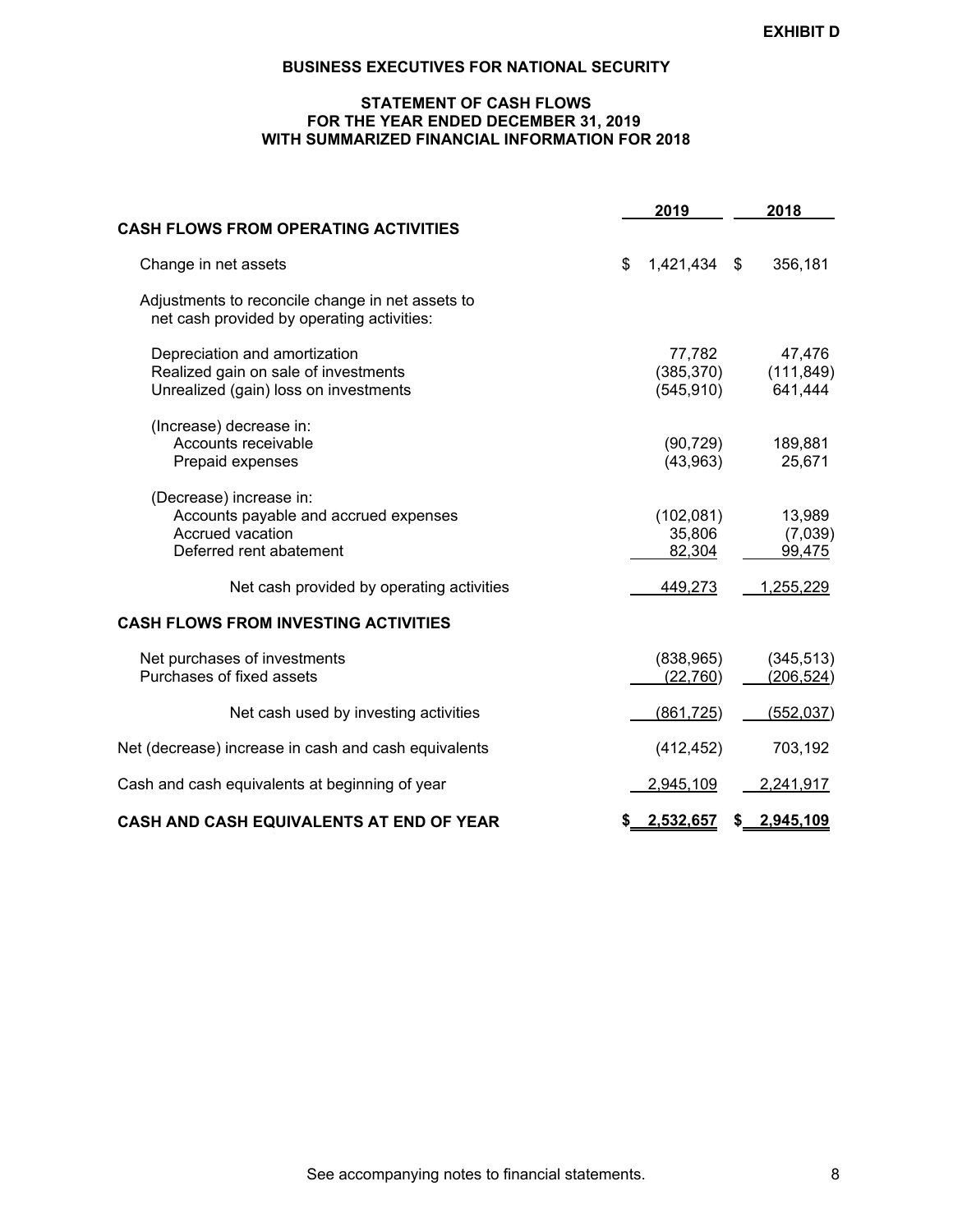# **NOTES TO FINANCIAL STATEMENTS DECEMBER 31, 2019**

# **1. SUMMARY OF SIGNIFICANT ACCOUNTING POLICIES AND GENERAL INFORMATION**

#### Organization -

Business Executives for National Security (BENS) is a non-profit organization, incorporated in the District of Columbia. The purpose of BENS is to apply best business practices to address the nation's most pressing security challenges.

Basis of presentation -

The accompanying financial statements are presented on the accrual basis of accounting, and in accordance with the Financial Accounting Standards Board (FASB) Accounting Standards Update (ASU) 2016-14 *Presentation of Financial Statements for Not-for-Profit Entitie*s. As such, net assets are reported within two net asset classifications: without donor restrictions and with donor restrictions. Descriptions of the two net asset categories are as follows:

- **Net Assets Without Donor Restrictions** Net assets available for use in general operations and not subject to donor (or certain grantor) restrictions are recorded as net assets without donor restrictions. Assets restricted solely through the actions of the Board are referred to as Board designated and are also reported as net assets without donor restrictions.
- **Net Assets With Donor Restrictions -** Contributions restricted by donors (or certain grantors) are reported as increases in net assets without donor restrictions if the restrictions expire (that is, when a stipulated time restriction ends or purpose restriction is accomplished) in the reporting period in which the revenue is recognized. All other donorrestricted contributions are reported as increases in net assets with donor restrictions, depending on the nature of the restrictions. When a restriction expires, net assets with donor restrictions are reclassified to net assets without donor restrictions and reported in the Statement of Activities and Change in Net Assets as net assets released from donor restrictions. Gifts of long-lived assets and gifts of cash restricted for the acquisition of longlived assets are recognized as revenue without donor restrictions when the assets are placed in service.

The financial statements include certain prior year summarized comparative information in total but not by net asset class. Such information does not include sufficient detail to constitute a presentation in conformity with generally accepted accounting principles. Accordingly, such information should be read in conjunction with BENS' financial statements for the year ended December 31, 2018, from which the summarized information was derived.

New accounting pronouncements adopted -

During 2019, the BENS adopted Accounting Standards Update (ASU) 2014-09, *Revenue from Contracts with Customers* (Topic 606), as amended. The ASU provides a framework for recognizing revenue and is intended to improve comparability of revenue recognition practices across for-profit and non-profit entities. Analysis of the various provisions of this standard resulted in no significant changes in the way BENS recognized revenue; however, the presentation and disclosures of revenue have been enhanced. BENS has elected to opt out of all (or certain) disclosures not required for nonpublic entities and also elected a modified retrospective approach for implementation.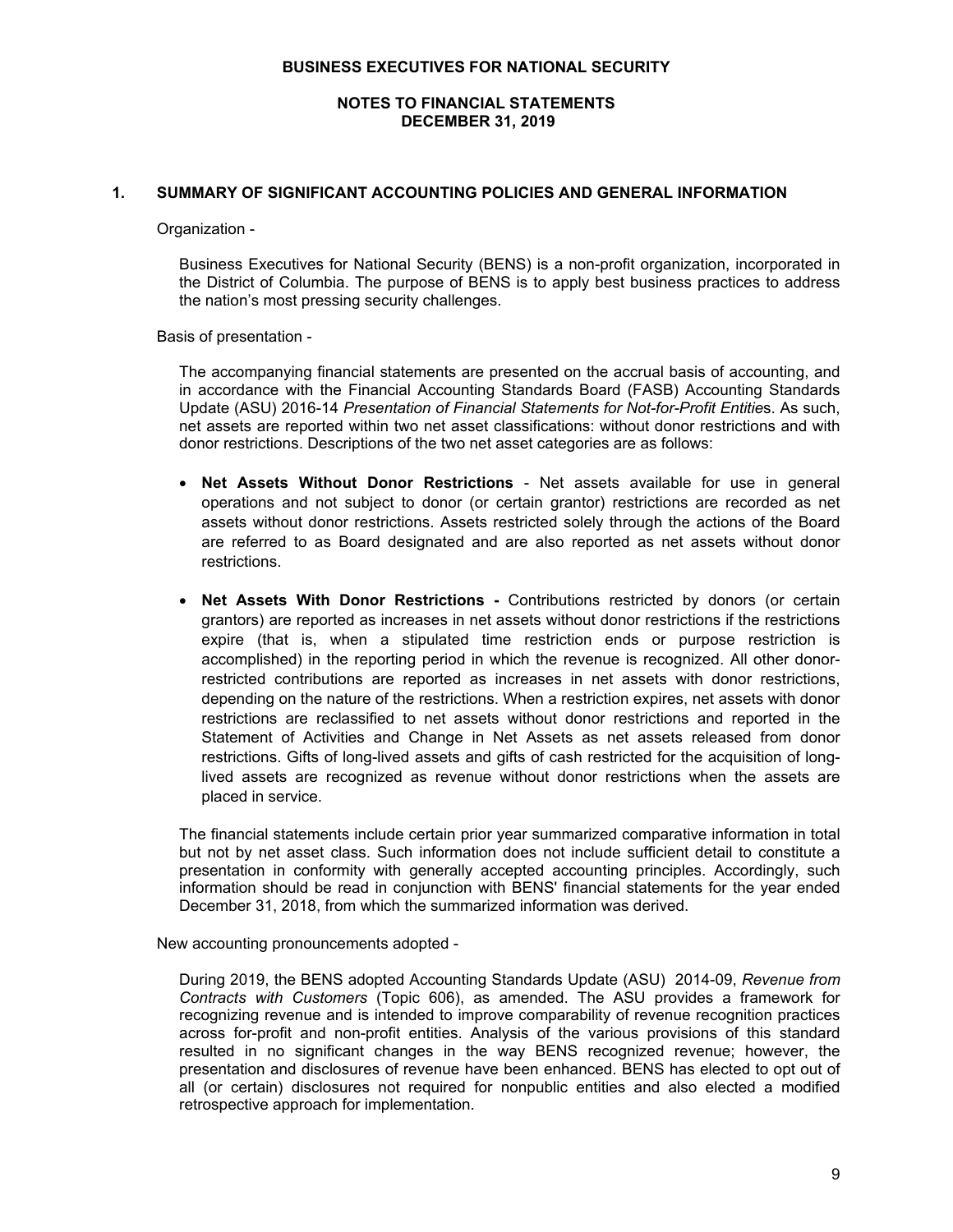## **NOTES TO FINANCIAL STATEMENTS DECEMBER 31, 2019**

# **1. SUMMARY OF SIGNIFICANT ACCOUNTING POLICIES AND GENERAL INFORMATION (Continued)**

New accounting pronouncements adopted (continued) -

Also during 2019, BENS adopted ASU 2018-08, Not-for-Profit Entities (Topic 958): *Clarifying the Scope and Accounting Guidance for Contributions Received and Contributions Made.* This guidance is intended to clarify and improve the scope and the accounting guidance for contributions received and contributions made. Key provisions in this guidance include clarification regarding the accounting for grants and contracts as exchange transactions or contributions, and improve guidance to better distinguish between conditional and unconditional contributions. BENS adopted the ASU using a modified prospective basis.

Cash and cash equivalents -

BENS considers all cash and other highly liquid investments with initial maturities of three months or less to be cash equivalents.

Bank deposit accounts are insured by the Federal Deposit Insurance Corporation (FDIC) up to a limit of \$250,000. At times during the year, BENS maintains cash balances in excess of the FDIC insurance limits. Management believes the risk in these situations to be minimal.

#### Investments -

Investments are recorded at their readily determinable fair value. Realized and unrealized gains and losses, net of investment management fees, are included in "Investment income (loss)" in the accompanying Statement of Activities and Change in Net Assets.

#### Accounts receivable -

Accounts receivable represent credit card payments that were initiated before year end and are received after year end. The receivables approximate fair value. Management considers all amounts to be fully collectible. Accordingly, an allowance for doubtful accounts has not been established. Accounts receivable are expected to be collected within one year.

#### Fixed assets -

BENS records fixed assets at cost. Fixed assets are depreciated or amortized on a straight-line basis over the estimated useful lives of the related assets, generally three to seven years.

BENS has established a capitalization threshold policy of \$2,500. Leasehold improvements are amortized over the remaining life of the lease. The cost of maintenance and repairs is recorded as expenses are incurred. Depreciation and amortization expense for the year ended December 31, 2019 was \$77,782.

#### Contributions and grants -

Gifts, including unconditional pledges, grants and contracts are recognized in the appropriate category of net assets in the period received. Contributions of assets other than cash are recorded at their estimated fair value at the date of gift. Accounts receivable are stated at the estimated net present value, net of an allowance for uncollectible amounts. Conditional promises to give are not recognized until the condition on which they depend are substantially met.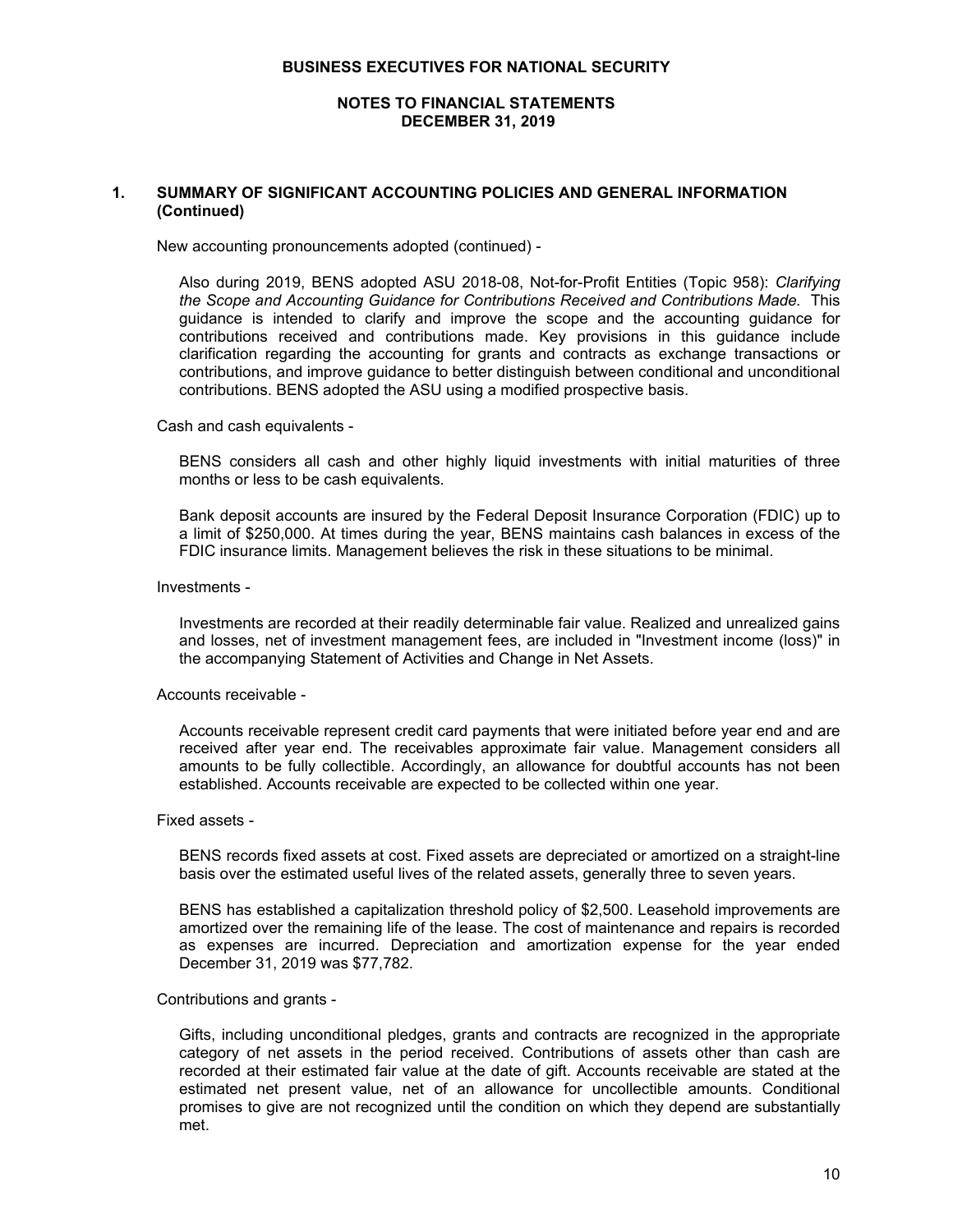## **NOTES TO FINANCIAL STATEMENTS DECEMBER 31, 2019**

# **1. SUMMARY OF SIGNIFICANT ACCOUNTING POLICIES AND GENERAL INFORMATION (Continued)**

Contributions and grants (continued) -

Contributions and grants qualifying as contributions are recorded by BENS upon notification of the contribution and grant award and satisfaction of all conditions, if applicable. Contributions and grants are classified as net assets with donor restrictions when use of the contribution or grant funds is limited to specific programmatic areas or is designated for use in future periods. Contributions and grants with donor restrictions are recognized as "without donor restrictions" only to the extent of actual expenses incurred in compliance with the donor-imposed restrictions and satisfaction of time restrictions; such funds in excess of expenses incurred are shown as net assets with donor restrictions in the accompanying financial statements. Contributions and grants received in advance of incurring the related expenses are recorded as "net assets with donor restrictions".

Special events -

Revenue received for special events is recorded as revenue when the related event has occurred. Revenue received in advance is recorded as deferred revenue within the Statement of Financial Position.

In-kind contributions -

In-kind contributions are valued at fair market value as of the date of the gift. The value of services and materials donated to BENS for the year ended December 31, 2019 was \$66,616 and is reflected as in-kind contributions in the Statement of Activities and Change in Net Assets. The corresponding expenses are recorded in the appropriate expense categories in the Statement of Functional Expenses.

Use of estimates -

The preparation of financial statements in conformity with accounting principles generally accepted in the United States of America requires management to make estimates and assumptions that affect the reported amounts of assets and liabilities at the date of the financial statements and the reported amounts of revenue and expenses during the reporting period. Accordingly, actual results could differ from those estimates.

Functional allocation of expenses -

The costs of providing the various programs and other activities have been summarized on a functional basis in the Statement of Activities and Change in Net Assets. Accordingly, certain costs have been allocated among the programs and supporting services benefited.

Expenses directly attributed to a specific functional area of BENS are reported as direct expenses to the programmatic area and those expenses that benefit more than one function are allocated on a basis of estimated time and effort or other reasonable basis.

Risks and uncertainties -

BENS invests in various investment securities. Investment securities are exposed to various risks such as interest rates, market and credit risks.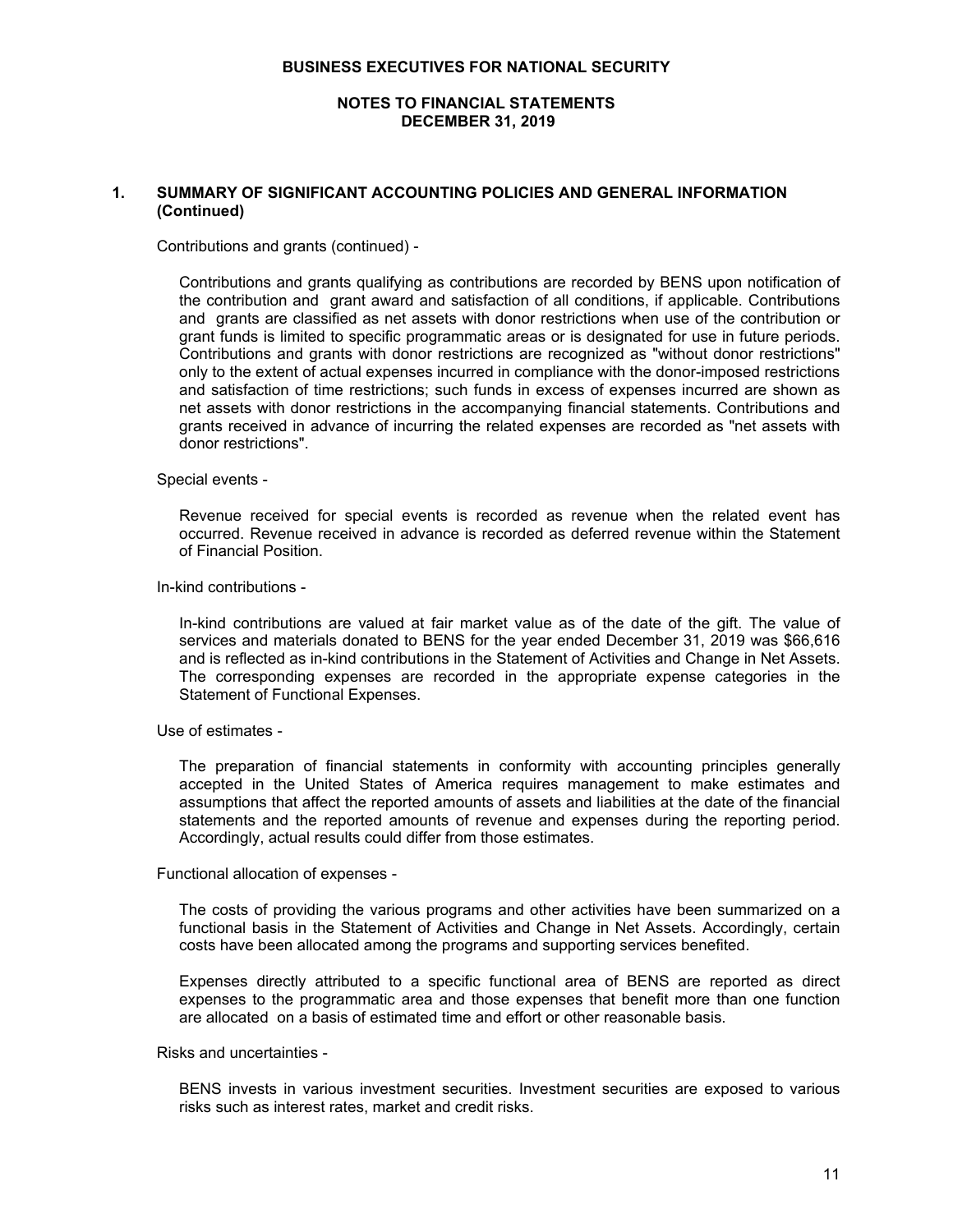# **NOTES TO FINANCIAL STATEMENTS DECEMBER 31, 2019**

# **1. SUMMARY OF SIGNIFICANT ACCOUNTING POLICIES AND GENERAL INFORMATION (Continued)**

Risks and uncertainties (continued) -

Due to the level of risk associated with certain investment securities, it is at least reasonably possible that changes in the values of investment securities will occur in the near term and that such changes could materially affect the amounts reported in the accompanying financial statements.

Fair value measurement -

BENS adopted the provisions of FASB ASC 820, *Fair Value Measurement*. FASB ASC 820 defines fair value, establishes a framework for measuring fair value, establishes a fair value hierarchy based on the quality of inputs (assumptions that market participants would use in pricing assets and liabilities, including assumptions about risk) used to measure fair value, and enhances disclosure requirements for fair value measurements. BENS accounts for a significant portion of its financial instruments at fair value or considers fair value in their measurement.

In accordance with FASB ASC 820, *Fair Value Measurement*, BENS has categorized its financial instruments, based on the priority of the inputs to the valuation technique, into a threelevel fair value hierarchy. The fair value hierarchy gives the highest priority to quoted prices in active markets for identical assets or liabilities (Level 1) and the lowest priority to unobservable inputs (Level 3). If the inputs used to measure the financial instruments fall within different levels of hierarchy, the categorization is based on the lowest level input that is significant to the fair value measurement of the instrument. Investments recorded in the Statement of Financial Position are categorized based on the inputs to valuation techniques as follows:

**Level 1.** These are investments where values are based on unadjusted quoted prices for identical assets in an active market BENS has the ability to access.

**Level 2.** These are investments where values are based on quoted prices for similar instruments in active markets, quoted prices for identical or similar instruments in markets that are not active, or model-based valuation techniques that utilize inputs that are observable either directly or indirectly for substantially the full-term of the investments.

Level 3. These are investments where inputs to the valuation methodology are unobservable and significant to the fair value measurement.

For disclosure of inputs and valuation techniques, see Note 2.

New accounting pronouncements (not yet adopted) -

FASB issued ASU 2019-01, *Leases* (Topic 842). The ASU changes the accounting treatment for operating leases by recognizing a lease asset and lease liability at the present value of the lease payments in the Statement of Financial Position and disclosing key information about leasing arrangements. Early adoption is permitted. The ASU can be applied at the beginning of the earliest period presented using a modified retrospective approach or applied at the beginning of the period of adoption recognizing a cumulative-effect adjustment. BENS has not yet decided on a transition method. The ASU is effective for fiscal years beginning after December 15, 2020.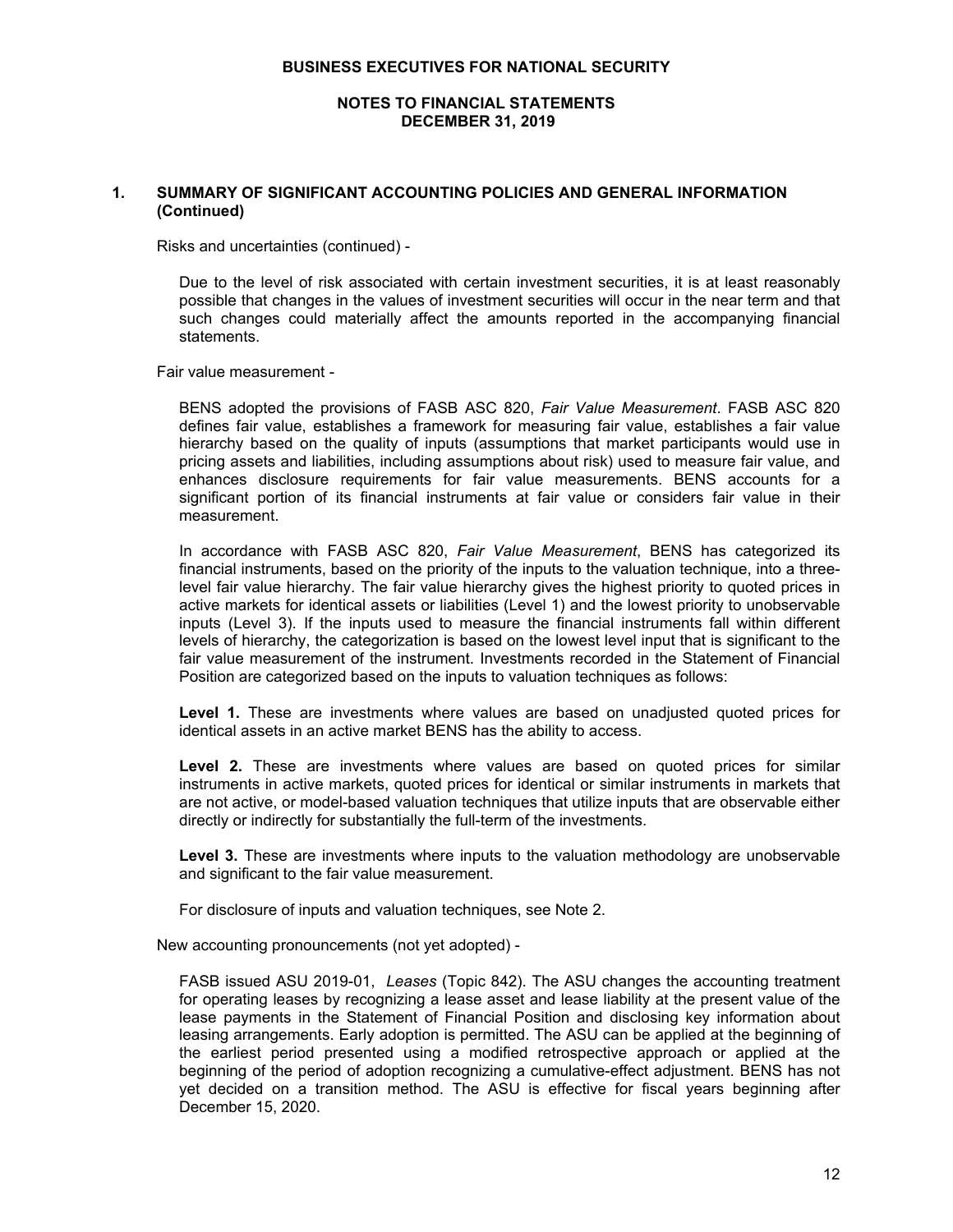# **NOTES TO FINANCIAL STATEMENTS DECEMBER 31, 2019**

# **1. SUMMARY OF SIGNIFICANT ACCOUNTING POLICIES AND GENERAL INFORMATION (Continued)**

New accounting pronouncements (not yet adopted) (continued) -

BENS plans to adopt the new ASU at the required implementation date and management is currently in the process of evaluating the adoption method and the impact of the new standard on its accompanying financial statements.

# **2. INVESTMENTS**

The table below summarizes, the investments measured at fair value on a recurring basis, by level within the fair value hierarchy. BENS' investments as of December 31, 2019 were as follows:

|                                                                      | Level 1          |      | Level 2                  |   | Level 3        | Total            |
|----------------------------------------------------------------------|------------------|------|--------------------------|---|----------------|------------------|
| <b>Asset Class:</b><br>Mutual funds - equities<br>Mutual funds-fixed | 4,026,899        | - \$ |                          | S | ۰              | 4,026,899        |
| income                                                               | 3,853,703        |      | $\overline{\phantom{0}}$ |   |                | 3,853,703        |
| TOTAL                                                                | <u>7,880,602</u> |      | $\sim$                   |   | $\blacksquare$ | <u>7,880,602</u> |

Following is a description of the valuation methodology used for investments measured at fair value. There were no transfers between levels in the fair value hierarchy during the year ended December 31, 2019. Transfers between levels are recorded at the end of the reporting period, if applicable.

- *Corporate bonds* Fair value is based upon current yields available on comparable securities of issuers with similar ratings, the security's terms and conditions, and interest rate and credit risk.
- *Equities* Valued at the closing price reported on the active market in which the individual securities are traded.
- *Mutual funds* Valued at the daily closing price as reported by the fund. Mutual funds held by BENS are open-end mutual funds that are registered with the SEC. These funds are required to publish their daily net asset value (NAV) and to transact at that price. The mutual funds held by BENS are deemed to be actively traded.

Included in investment income are the following:

| TOTAL INVESTMENT INCOME, NET |   | \$ 1,157,182 |
|------------------------------|---|--------------|
| Investment fees              |   | (28,084)     |
| Realized gain                |   | 385.370      |
| Unrealized gain              |   | 545.910      |
| Interest and dividends       | S | 253.986      |

# **3. NET ASSETS WITH DONOR RESTRICTIONS**

Net assets with donor restrictions consist of the following as of December 31, 2019:

**Electromagnetic Pulse Threat \$ 23,923**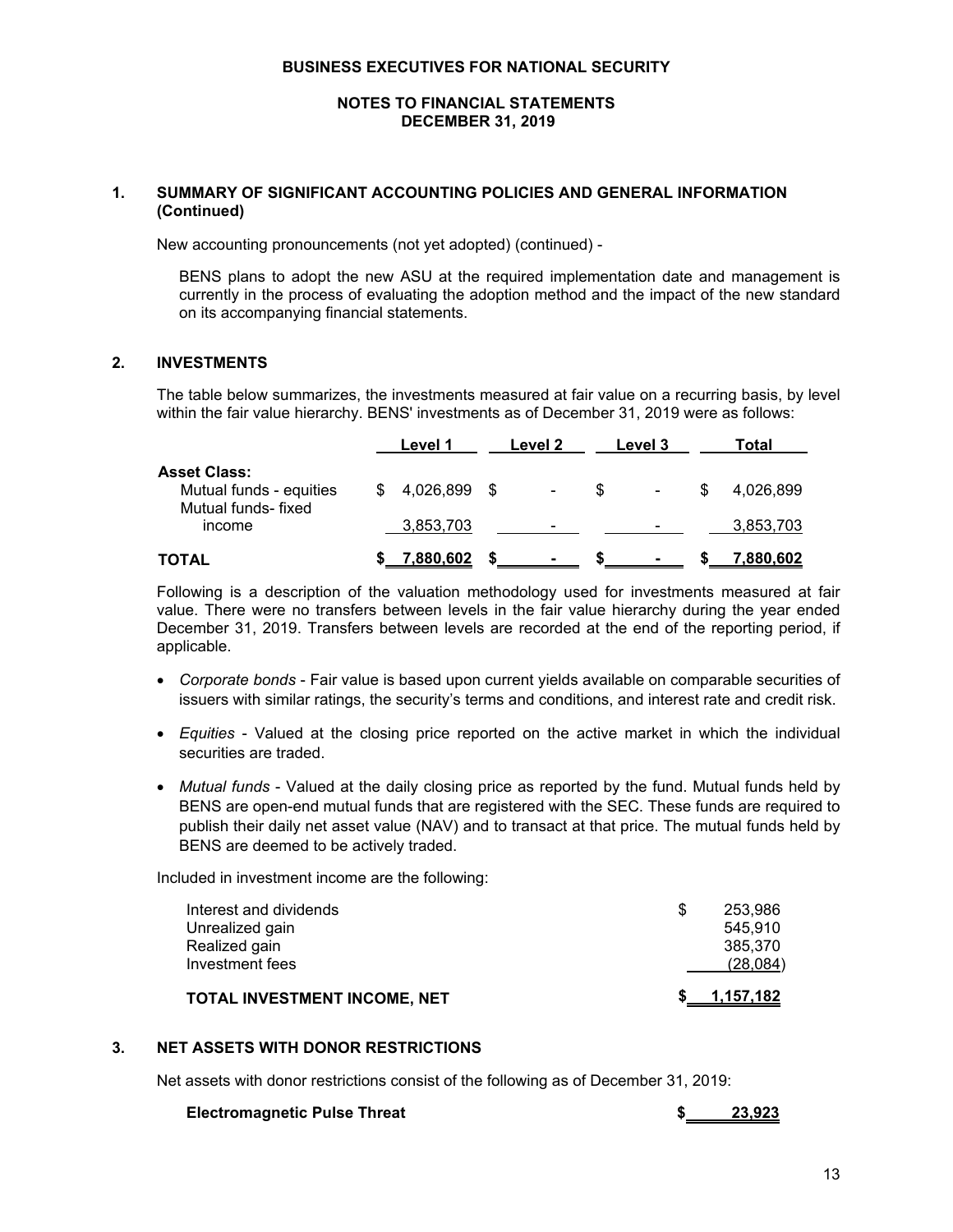# **NOTES TO FINANCIAL STATEMENTS DECEMBER 31, 2019**

# **4. BOARD DESIGNATED NET ASSETS**

A reserve fund, the Leadership Fund, has been established by the Board of Directors and contributions to this fund are Board restricted.

In an emergency situation in which revenues are insufficient to meet financial commitments, the Chief Executive Officer (CEO) may request a draw from these reserves. Any disbursement of funds would require the approval of the Chairman of the Board and the Chairs of both the Executive and Audit Committees. All advances from the Leadership Fund must be restored as soon as funds, surplus to the budgetary needs of BENS, become available.

The balance of the Leadership Fund as of December 31, 2019 was \$5,804,943.

# **5. LIQUIDITY AND AVAILABILITY**

Financial assets available for use for general expenditures within one year of the Statement of Financial Position comprise the following at December 31, 2019:

| Cash and cash equivalents    | \$. | 2.532.657   |
|------------------------------|-----|-------------|
| Investments                  |     | 7.880.602   |
| Accounts receivable          |     | 179.321     |
| Less: Donor restricted funds |     | (23, 923)   |
| Less: Board designated funds |     | (5,804,943) |
|                              |     |             |

#### **FINANCIAL ASSETS AVAILABLE TO MEET CASH NEEDS FOR GENERAL EXPENDITURES WITHIN ONE YEAR \$ 4,763,714**

BENS has financial assets of \$8,064,514 as of December 31, 2019, to conduct general operations during the next calendar year. These assets include cash, investments, and receivables. BENS' goal is to maintain financial assets to meet six months of normal operating expenses. In the event of a significant negative event, BENS will have the permission to use their Board designated funds.

# **6. COMMITMENTS**

Operating lease -

On March 26, 2009, BENS entered into a lease agreement for office space in Washington, D.C. BENS signed a lease extension in December 2016 for a period of 12 years, expiring August 2029. Under the terms of the lease extension, base rent is \$706,053 per year, increasing by a factor of 2.5% per year, plus a proportionate share of expenses.

Accounting principles generally accepted in the United States of America require that the total rent commitment should be recognized on a straight-line basis over the term of the lease. Accordingly, the difference between the actual monthly payments and the rent expense being recognized for financial statement purposes is recorded as a deferred rent liability in the Statement of Financial Position.

Rent expense for 2019 totaled \$839,372. BENS also has signed leases for various types of office equipment with lease terms of two to five years.